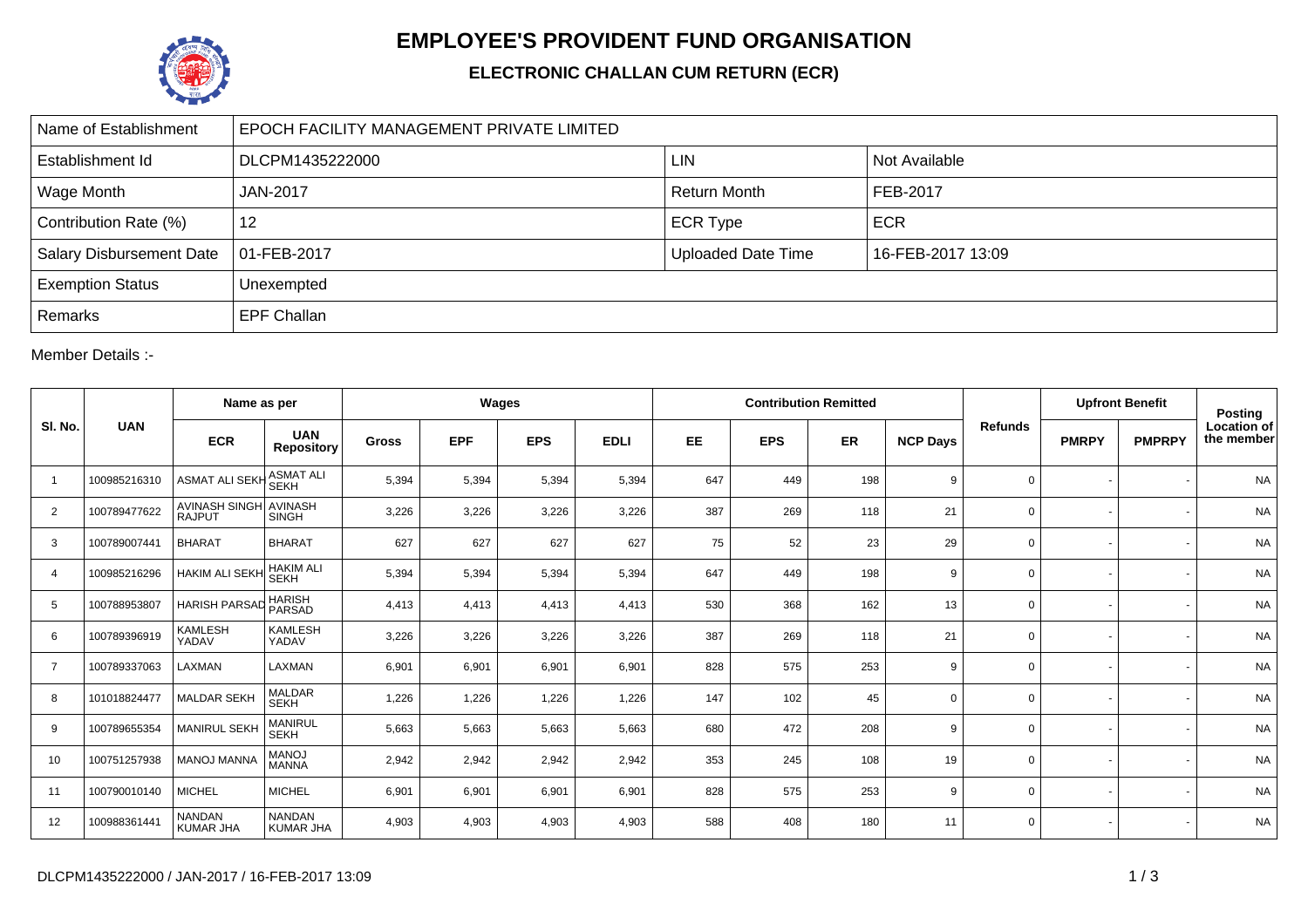|         | <b>UAN</b>   | Name as per               |                                 | Wages        |             |             |             |             |             | <b>Contribution Remitted</b> |                 |                     | <b>Upfront Benefit</b> |               | Posting                   |
|---------|--------------|---------------------------|---------------------------------|--------------|-------------|-------------|-------------|-------------|-------------|------------------------------|-----------------|---------------------|------------------------|---------------|---------------------------|
| SI. No. |              | <b>ECR</b>                | <b>UAN</b><br><b>Repository</b> | <b>Gross</b> | <b>EPF</b>  | <b>EPS</b>  | <b>EDLI</b> | EE          | <b>EPS</b>  | ER                           | <b>NCP Days</b> | <b>Refunds</b>      | <b>PMRPY</b>           | <b>PMPRPY</b> | Location of<br>the member |
| 13      | 100788575964 | NARENDER<br><b>SHARMA</b> | NARENDER<br><b>SHARMA</b>       | 6,217        | 6,217       | 6,217       | 6,217       | 746         | 518         | 228                          | 8               | $\mathbf 0$         |                        |               | <b>NA</b>                 |
| 14      | 100789052055 | <b>NEELAM DEVI</b>        | <b>NEELAM</b><br><b>DEVI</b>    | 5,639        | 5,639       | 5,639       | 5,639       | 677         | 470         | 207                          | 8               | $\mathsf{O}\xspace$ |                        |               | <b>NA</b>                 |
| 15      | 100985216277 | <b>NITISH KUMAR</b>       | NITISH<br>KUMAR                 | 981          | 981         | 981         | 981         | 118         | 82          | 36                           | 27              | $\mathbf 0$         |                        |               | <b>NA</b>                 |
| 16      | 100985216306 | PANKAJ KUMAR              | PANKAJ<br>KUMAR                 | 5,639        | 5,639       | 5,639       | 5,639       | 677         | 470         | 207                          | 8               | $\mathsf{O}\xspace$ |                        |               | <b>NA</b>                 |
| 17      | 100788407473 | PRABHU                    | PRABHU                          | 4,903        | 4,903       | 4,903       | 4,903       | 588         | 408         | 180                          | 11              | $\mathbf 0$         |                        |               | <b>NA</b>                 |
| 18      | 100985216283 | PRAKASH<br><b>BHINGRA</b> | PRAKASH<br><b>BHINGRA</b>       | 3,923        | 3,923       | 3,923       | 3,923       | 471         | 327         | 144                          | 15              | $\mathbf 0$         |                        |               | <b>NA</b>                 |
| 19      | 100788324340 | PRAMOD<br>MAHTO           | PRAMOD<br>MAHTO                 | 5,639        | 5,639       | 5,639       | 5,639       | 677         | 470         | 207                          | 8               | $\mathbf 0$         |                        |               | <b>NA</b>                 |
| 20      | 100789637510 | <b>PUSHPA</b>             | <b>PUSHPA</b>                   | 4,903        | 4,903       | 4,903       | 4,903       | 588         | 408         | 180                          | 11              | $\mathsf 0$         |                        |               | <b>NA</b>                 |
| 21      | 100789163277 | <b>RAFIKUL ISLAM</b>      | <b>RAFIKUL</b><br><b>ISLAM</b>  | 490          | 490         | 490         | 490         | 59          | 41          | 18                           | 29              | $\mathsf 0$         |                        |               | <b>NA</b>                 |
| 22      | 100789863626 | RATUL BARMAN              | <b>RATUL</b><br><b>BARMAN</b>   | 5,663        | 5,663       | 5,663       | 5,663       | 680         | 472         | 208                          | 9               | $\mathbf 0$         |                        |               | <b>NA</b>                 |
| 23      | 100788847672 | RAVINDER<br>KUMAR         | <b>RAVINDER</b><br><b>KUMAR</b> | 6,901        | 6,901       | 6,901       | 6,901       | 828         | 575         | 253                          | 9               | $\mathbf 0$         |                        |               | <b>NA</b>                 |
| 24      | 100953589177 | <b>ROSHAN BECK</b>        | <b>ROSHAN</b><br><b>BECK</b>    | $\Omega$     | $\mathbf 0$ | $\mathbf 0$ | $\Omega$    | $\mathbf 0$ | $\mathsf 0$ | $\overline{0}$               | 31              | $\mathbf 0$         |                        |               | <b>NA</b>                 |
| 25      | 100789655233 | SAHIDUL ALI               | SAHIDUL ALI                     | 5,663        | 5,663       | 5,663       | 5,663       | 680         | 472         | 208                          | 9               | $\mathsf{O}\xspace$ |                        |               | <b>NA</b>                 |
| 26      | 100789907254 | SANDEEP GOPE              | SANDEEP<br>GOPE                 | 5,639        | 5,639       | 5,639       | 5,639       | 677         | 470         | 207                          | 8               | $\mathbf 0$         |                        |               | NA                        |
| 27      | 100788318604 | SANDEEP<br><b>KUMAR</b>   | SANDEEP<br><b>KUMAR</b>         | 5,639        | 5,639       | 5,639       | 5,639       | 677         | 470         | 207                          | 8               | $\mathbf 0$         |                        |               | <b>NA</b>                 |
| 28      | 100788607939 | <b>SATEESH</b>            | SATEESH                         | 4,903        | 4,903       | 4,903       | 4,903       | 588         | 408         | 180                          | 11              | $\mathbf 0$         |                        |               | <b>NA</b>                 |
| 29      | 101018824465 | <b>SUBHASH</b>            | <b>SUBHASH</b>                  | 2,942        | 2,942       | 2,942       | 2,942       | 353         | 245         | 108                          | $\mathbf{1}$    | $\mathbf 0$         |                        |               | <b>NA</b>                 |
| 30      | 100788957141 | <b>SUDIP KULLU</b>        | <b>SUDIP KULLU</b>              | $\Omega$     | 0           | 0           | 0           | $\mathbf 0$ | $\mathbf 0$ | $\overline{0}$               | 31              | $\mathbf 0$         |                        |               | <b>NA</b>                 |
| 31      | 100788905000 | <b>SUNIL</b>              | <b>SUNIL</b>                    | 6,274        | 6,274       | 6,274       | 6,274       | 753         | 523         | 230                          | 11              | $\mathbf 0$         |                        |               | <b>NA</b>                 |
| 32      | 100789871643 | <b>VAVLOO</b>             | VAVLOO                          | 3,764        | 3,764       | 3,764       | 3,764       | 452         | 314         | 138                          | 19              | $\mathsf{O}\xspace$ |                        |               | <b>NA</b>                 |
| 33      | 101018824454 | VIJAY                     | VIJAY                           | 2,942        | 2,942       | 2,942       | 2,942       | 353         | 245         | 108                          | $\overline{1}$  | $\mathbf 0$         |                        |               | <b>NA</b>                 |
| 34      | 100953589183 | <b>VIJAY GOPE</b>         | <b>VIJAY GOPE</b>               | 5,921        | 5,921       | 5,921       | 5,921       | 711         | 493         | 218                          | 8               | $\mathsf{O}\xspace$ |                        |               | <b>NA</b>                 |
| 35      | 100953589154 | <b>VIPIN KUMAR</b>        | <b>VIPIN KUMAR</b>              | 2,452        | 2,452       | 2,452       | 2,452       | 294         | 204         | 90                           | 21              | $\mathbf 0$         |                        |               | <b>NA</b>                 |